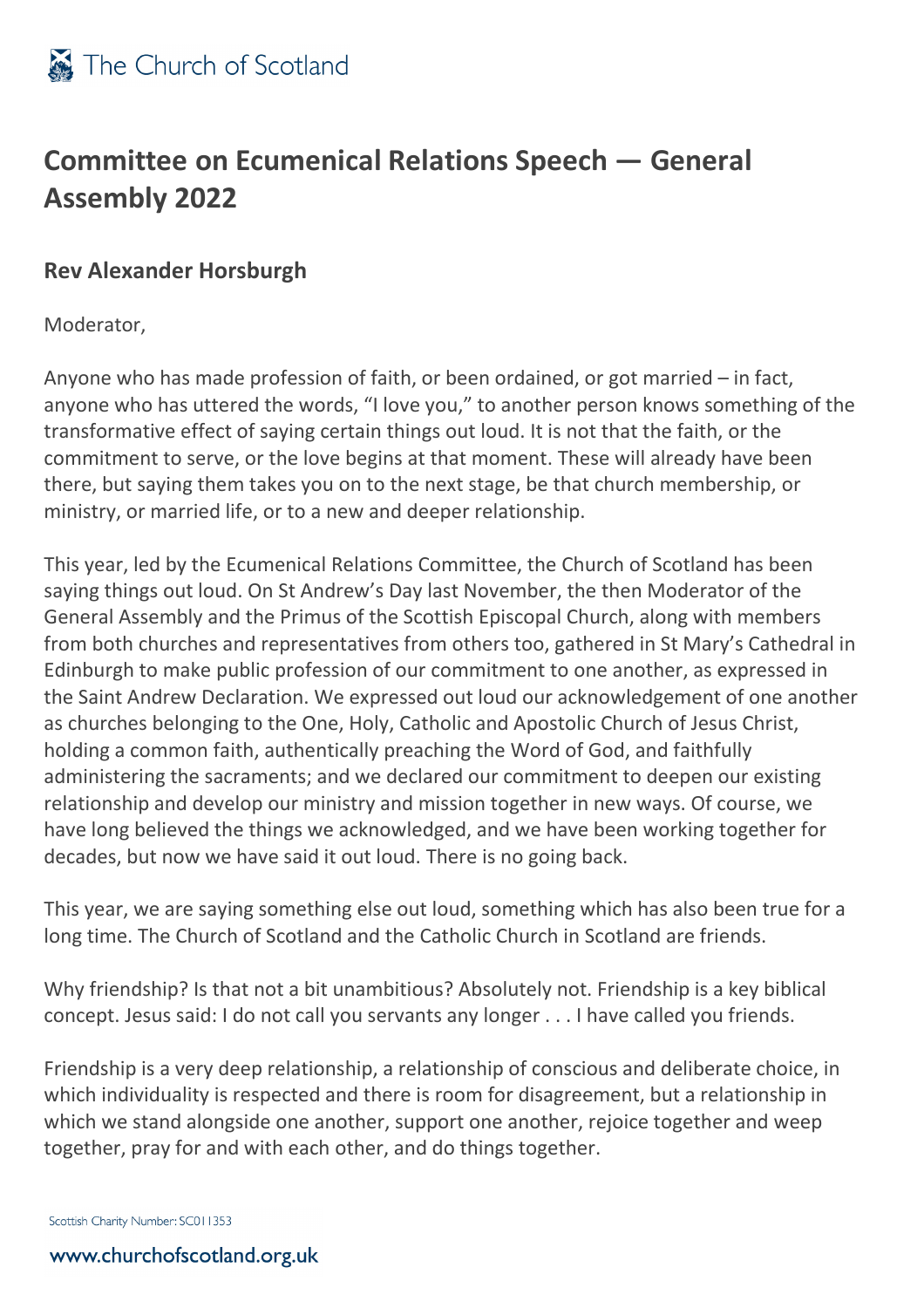## The Church of Scotland

We regret that our two churches have not always been friends, that we have not always recognised one another as children of God in Christ, because we should have done. We recognise our need for repentance and forgiveness for the hurts and harms we have caused one another. In making this Declaration of Friendship, we are decisively and deliberately putting these things behind us. We are declaring the truth that we share in the one faith, and that our shared faith is rooted in the faith of the Apostles, as revealed in Scripture and developed and deepened over many centuries. We are declaring a friendship which already exists, which has existed for a long time, and we want everyone to know about it and understand it. By saying out loud that the Church of Scotland and the Catholic Church in Scotland are friends, we contribute to changing, not only the narrative of our churches, but the narrative of our country too. There is no going back.

We can and do say these transformative things out loud because of a gift, expressive of God's relationship of love and grace with all creation, which we receive from God. That is the gift of *koinonia*, a biblical concept which encompasses fellowship, communion, and partnership, which the Committee's report explores in some depth, drawing on the report of the International Reformed-Anglican Dialogue, sponsored by the World Communion of Reformed Churches and the Anglican Consultative Council. *Koinonia* is a gift which calls us to recognise the fact that, in Christ, we are already One. Receiving it helps us to see that good ecumenical relations are not merely an option for churches, but that unity is the Godgiven starting point from which we have diverged. Unity in Christ is the given, fundamentally expressed in our common baptism. Properly and openly receiving the gift of *koinonia* enables us to see all Christians as friends and siblings, and all churches as different forms of the One Church. We commend this insight to the whole Church, and especially to our congregations because, when we embrace the gift of *koinonia* and answer its call to bear witness together to something larger than ourselves, the questions become not, what might we be able to do together, but more, why on earth are we doing things apart? Thereafter, sharing ministry, mission and our resources becomes the natural thing to do.

Our membership of ecumenical bodies, in Scotland and Britain, in Europe and across the world, is a further, tangible expression of the unity into which Christ calls us, and our participation in them is both effective and highly valued. Our active membership means we can access theological and liturgical resources and better address common concerns and challenges. For example, our membership of the World Council of Churches enabled Lord Wallace to gain unprecedented access to the COP26 Conference. The rapid development of the Scottish Church Leaders' Forum, a group with a steadily growing number of participant churches, has provided a valuable forum for addressing the challenges of the pandemic. It has only been by working together with other churches in Scotland that we have been able to engage with government in the way we have. Ecumenical engagement has become the

Scottish Charity Number: SC011353